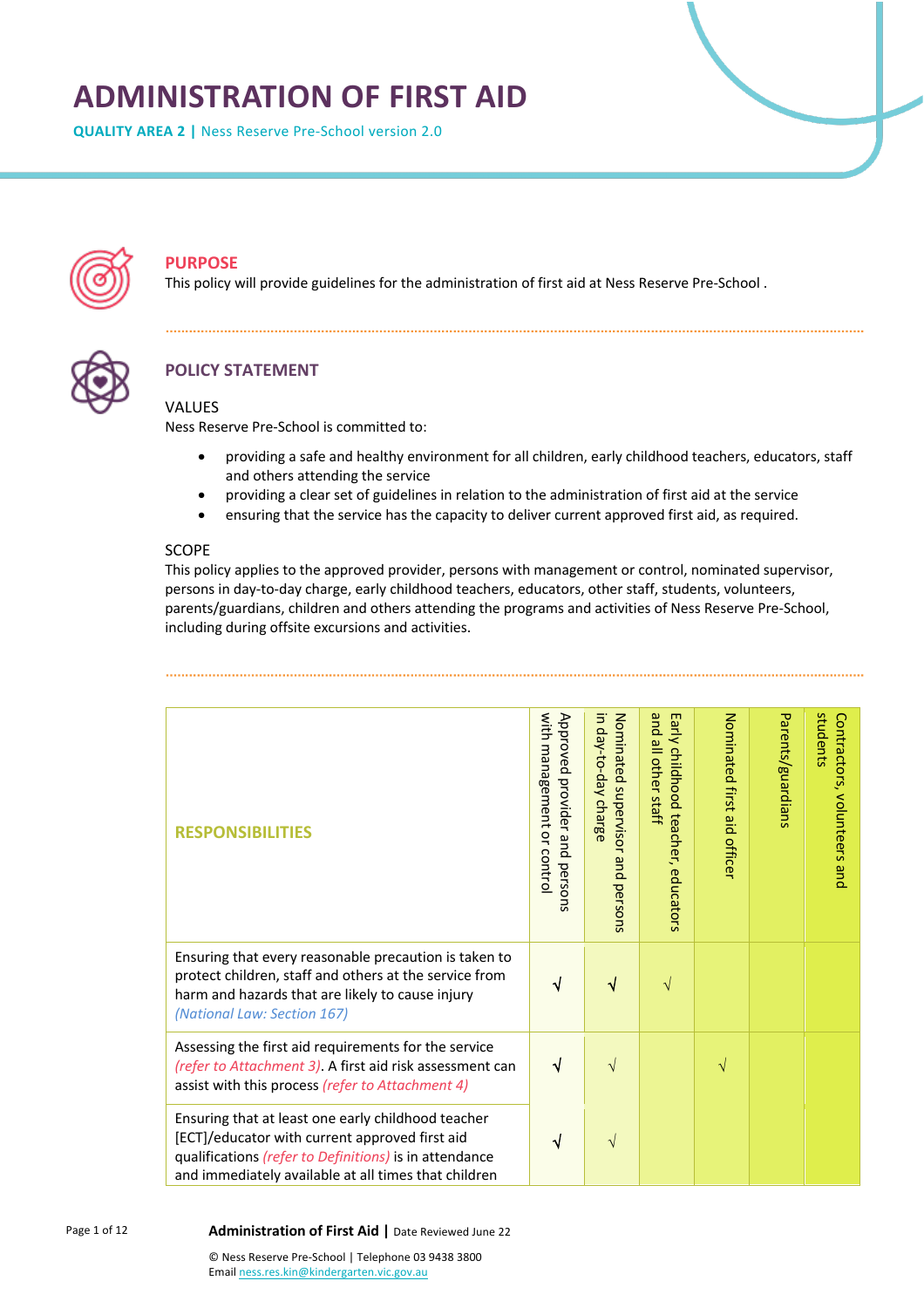| are being educated and cared for by the service<br>(Regulation $136(1)$ (a)). This can be the same person<br>who has anaphylaxis management training and<br>emergency asthma management training                                                                                                                                                                                                                                                                        |           |           |           |           |  |
|-------------------------------------------------------------------------------------------------------------------------------------------------------------------------------------------------------------------------------------------------------------------------------------------------------------------------------------------------------------------------------------------------------------------------------------------------------------------------|-----------|-----------|-----------|-----------|--|
| Ensuring that the prescribed educator-to-child ratios<br>are met at all times (refer to Supervision of Children<br>Policy)                                                                                                                                                                                                                                                                                                                                              | $\sqrt{}$ | $\sqrt{}$ | $\sqrt{}$ |           |  |
| Appointing a staff member or nominated supervisor to<br>be the nominated first aid officer. This is a legislative<br>requirement where there are 10 or more employees<br>but is also considered best practice where there are<br>fewer than 10 employees                                                                                                                                                                                                                | √         | $\sqrt{}$ |           |           |  |
| Advising families that a list of first aid and other health<br>products used by the service is available for their<br>information, and that first aid kits can be inspected on<br>request                                                                                                                                                                                                                                                                               | $\sqrt{}$ | $\sqrt{}$ | $\sqrt{}$ | $\sqrt{}$ |  |
| Providing and maintaining an appropriate number of<br>up-to-date, easily recognisable, readily accessible,<br>suitably equipped first aid kits (refer to Attachment 3),<br>with in-date products that meet Australian Standards<br>(refer to Definitions). The appropriate number of kits<br>will depend on the number of children in the service,<br>the number of rooms and their proximity to each<br>other, and distances from outdoor spaces to the<br>nearest kit | √         | $\sqrt{}$ |           | $\sqrt{}$ |  |
| Ensuring procedures are developed for the regular<br>monitoring of all first aid kits                                                                                                                                                                                                                                                                                                                                                                                   | $\sqrt{}$ | $\sqrt{}$ |           | $\sqrt{}$ |  |
| Ensuring defibrillators are maintained and regularly<br>tested and serviced, including cyclical replacement of<br>pads and batteries as per manufacturer specifications                                                                                                                                                                                                                                                                                                 | $\sqrt{}$ | $\sqrt{}$ |           | $\sqrt{}$ |  |
| Ensuring a risk assessment is conducted prior to an<br>excursion to identify risks to health, safety, or<br>wellbeing and specifying how these risks will be<br>managed and minimised (Regulations 100, 101, 102B,<br>102C). Refer to Excursions and Service Events Policy<br>and Road Safety and Safe Transport Policy                                                                                                                                                 | $\sqrt{}$ | $\sqrt{}$ | $\sqrt{}$ |           |  |
| Ensuring that the Ambulance Victoria AV How to Call<br>Card (refer to Sources) is displayed near all telephones<br>or in a visible location.                                                                                                                                                                                                                                                                                                                            |           | $\sqrt{}$ | $\sqrt{}$ |           |  |
| Providing and maintaining a portable first aid kit that<br>can be taken offsite for excursions and other activities<br>(refer to Attachment 3)                                                                                                                                                                                                                                                                                                                          | $\sqrt{}$ | $\sqrt{}$ | $\sqrt{}$ | $\sqrt{}$ |  |
| Ensuring that first aid training details, and renewal<br>dates are recorded on each staff member's record                                                                                                                                                                                                                                                                                                                                                               | $\sqrt{}$ | $\sqrt{}$ |           |           |  |
| Ensuring safety signs showing the location of first aid<br>kits are clearly displayed (refer to Attachment 3)                                                                                                                                                                                                                                                                                                                                                           | $\sqrt{}$ | $\sqrt{}$ |           | $\sqrt{}$ |  |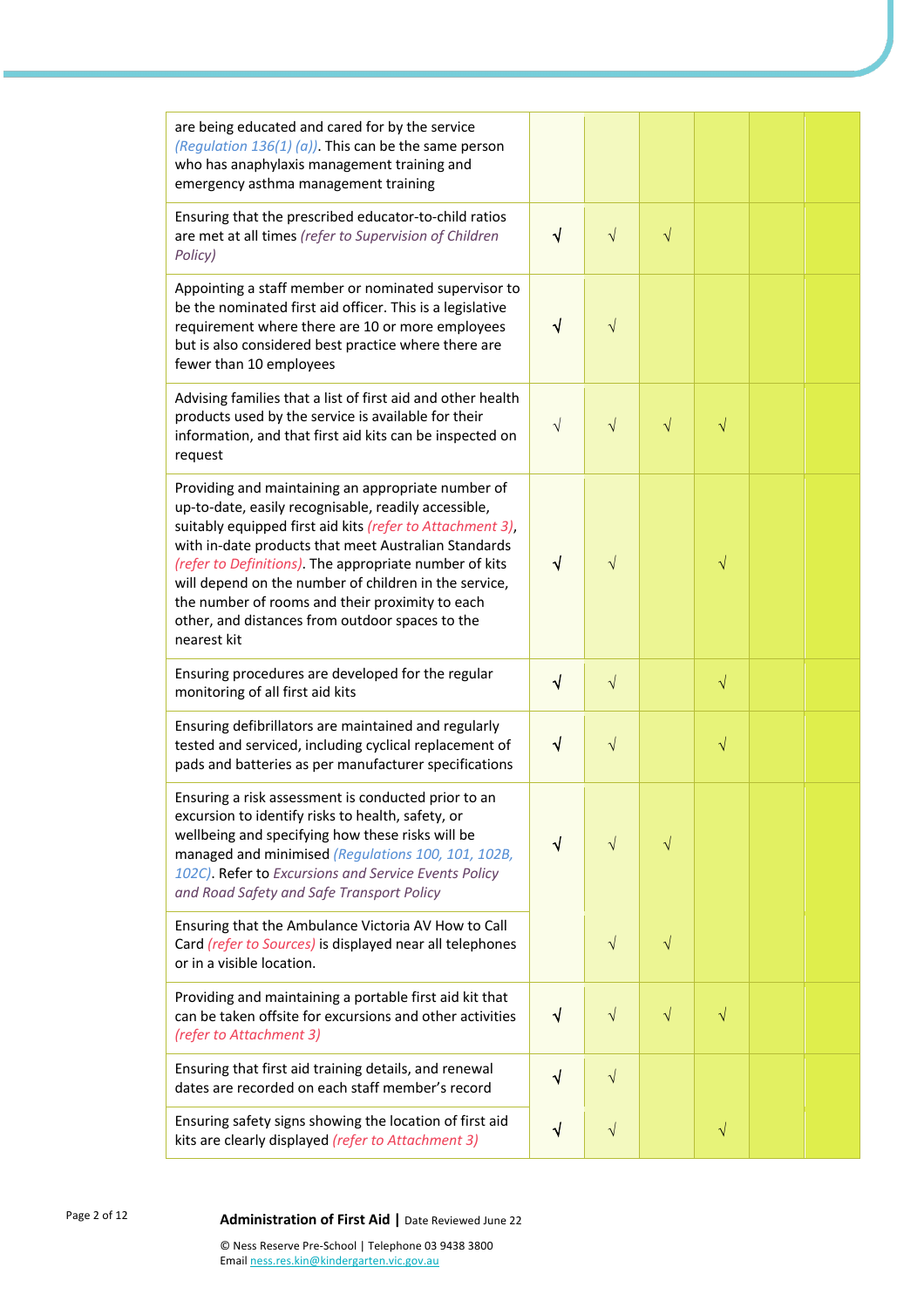| Ensuring there is an induction process for all new staff,<br>casual and relief staff, that includes providing<br>information on the location of first aid kits and specific<br>first aid requirements                                                                                               | $\sqrt{ }$ | $\sqrt{}$ |           |           |  |
|-----------------------------------------------------------------------------------------------------------------------------------------------------------------------------------------------------------------------------------------------------------------------------------------------------|------------|-----------|-----------|-----------|--|
| Ensuring that parents are notified within 24 hours if<br>their child is involved in an incident, injury, trauma or<br>illness at the service and recording details on the<br>Incident, Injury, Trauma and Illness Record (refer to<br>Definitions)                                                  | √          | $\sqrt{}$ | V         |           |  |
| Notifying DET within 24 hours of a serious incident<br>(refer to Definitions) occurring at the service                                                                                                                                                                                              | √          | $\sqrt{}$ |           |           |  |
| Ensuring that staff are offered support and debriefing<br>following a serious incident requiring the<br>administration of first aid (refer to Incident, Injury,<br>Trauma and Illness Policy)                                                                                                       | $\sqrt{}$  | $\sqrt{}$ |           |           |  |
| Ensuring a resuscitation flow chart (refer to<br>Definitions) is displayed in a prominent position in the<br>indoor and outdoor environments of the service (refer<br>to Attachment 1)                                                                                                              | $\sqrt{}$  | V         |           | $\sqrt{}$ |  |
| Keeping up to date with any changes in procedures for<br>administration of first aid and ensuring that all<br>educators are informed of these changes                                                                                                                                               | √          | $\sqrt{}$ |           |           |  |
| Implementing appropriate first aid procedures when<br>necessary (refer to Attachment 1 & 2)                                                                                                                                                                                                         |            | $\sqrt{}$ | $\sqrt{}$ | $\sqrt{}$ |  |
| Maintaining current approved first aid qualifications,<br>and qualifications in anaphylaxis management and<br>emergency asthma management, as required                                                                                                                                              |            | $\sqrt{}$ | $\sqrt{}$ | $\sqrt{}$ |  |
| Practicing CPR and administration of an auto-injector<br>at least annually (in accordance with other service<br>policies)                                                                                                                                                                           |            | V         |           | ٧         |  |
| Ensuring that all children are adequately supervised<br>(refer to the Supervision of Children Policy) while<br>providing first aid and comfort for a child involved in<br>an incident or suffering trauma (refer to Attachment 2)                                                                   | √          | $\sqrt{}$ | $\sqrt{}$ |           |  |
| Ensuring that the details of any incident requiring the<br>administration of first aid are recorded on the<br>Incident, Injury, Trauma and Illness Record (refer to<br>Definitions) no later than 24 hours after the<br>occurrence (refer to Incident, Injury, Trauma and<br><b>Illness Policy)</b> |            | V         |           |           |  |
| Ensuring the parent/guardian reads and signs the<br>Incident, Injury, Trauma and Illness Record                                                                                                                                                                                                     |            | $\sqrt{}$ | $\sqrt{}$ |           |  |
| Notifying the approved provider or nominated<br>supervisor six months prior to the expiration of their<br>first aid, asthma or anaphylaxis accredited training                                                                                                                                      |            |           | V         | V         |  |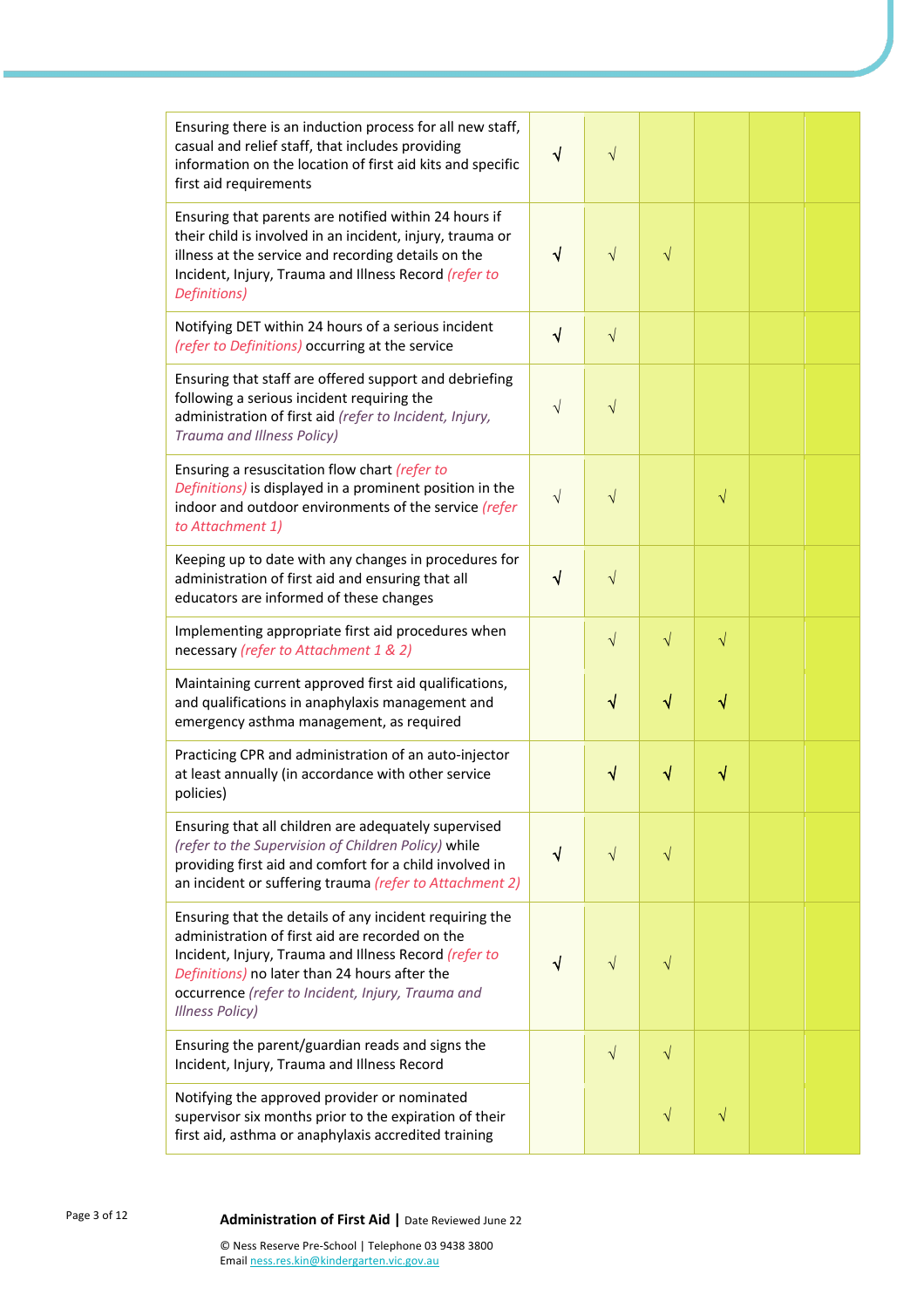| Ensuring all out of date first aid kit contents are<br>disposed of safely. The safest way to dispose of<br>unused/out of date medicines is through the Return<br>Unwanted Medicines (RUM) scheme which is run by a<br>government funded organisation called The National<br>Return & Disposal of Unwanted Medicines Limited:<br>https://returnmed.com.au/             | $\sqrt{ }$ | $\sqrt{}$ | V | V |   |  |
|-----------------------------------------------------------------------------------------------------------------------------------------------------------------------------------------------------------------------------------------------------------------------------------------------------------------------------------------------------------------------|------------|-----------|---|---|---|--|
| Providing the required information on the service's<br>medication record (refer to Definitions) when child<br>requires administration of medication (refer to<br><b>Administration of Mediation Policy)</b>                                                                                                                                                           |            |           |   |   |   |  |
| Notifying the service of any medical conditions or<br>specific medical treatment required for their child.<br>Where necessary, in consultation with staff, develop<br>appropriate medical management plans and risk<br>minimisation plans (e.g. asthma, anaphylaxis).<br>Providing any required medication. (refer to Asthma<br><b>Policy and Anaphylaxis Policy)</b> |            |           |   |   | V |  |
| Providing written consent (via the enrolment record)<br>for service staff to administer first aid and call an<br>ambulance, if required                                                                                                                                                                                                                               |            |           |   |   |   |  |
| Being contactable, either directly or through<br>emergency contacts listed on the child's enrolment<br>record, in the event of an incident requiring the<br>administration of first aid                                                                                                                                                                               |            |           |   |   | N |  |
| BOLD tick $\sqrt{}$ indicates legislation requirement                                                                                                                                                                                                                                                                                                                 |            |           |   |   |   |  |



# **PROCEDURES**

BASIC LIFE SUPPORT FLOW CHART PROCEDURE – *refer to Attachment 1* FIRST AID RESPONDER'S ROLE – *refer to Attachment 2*

### **BACKGROUND AND LEGISLATION**

#### BACKGROUND

First aid can save lives and prevent minor injuries or illnesses from becoming major ones. The capacity to provide prompt basic first aid is particularly important in the context of an early childhood service where staff have a duty of care and obligation to assist children who are injured, become ill or require support with administration of medication.

Legislation that governs the operation of approved children's services is based on the health, safety and welfare of children, and requires that children are protected from hazards and harm. The *Education and Care Services National Regulations 2011* state that an approved provider must ensure that at least one educator with current approved first aid qualifications is in attendance and immediately available at all times that children are being educated and cared for by the service. Under the *Education and Care Services National*  Law Act 2010, the Australian Children's Education and Care Quality Authority (ACECQA) are required to publish lists of approved first aid qualifications. These lists are available at: www.acecqa.gov.au. As a

Page 4 of 12

#### **Administration of First Aid |** Date Reviewed June 22

© Ness Reserve Pre-School | Telephone 03 9438 3800 Email ness.res.kin@kindergarten.vic.gov.au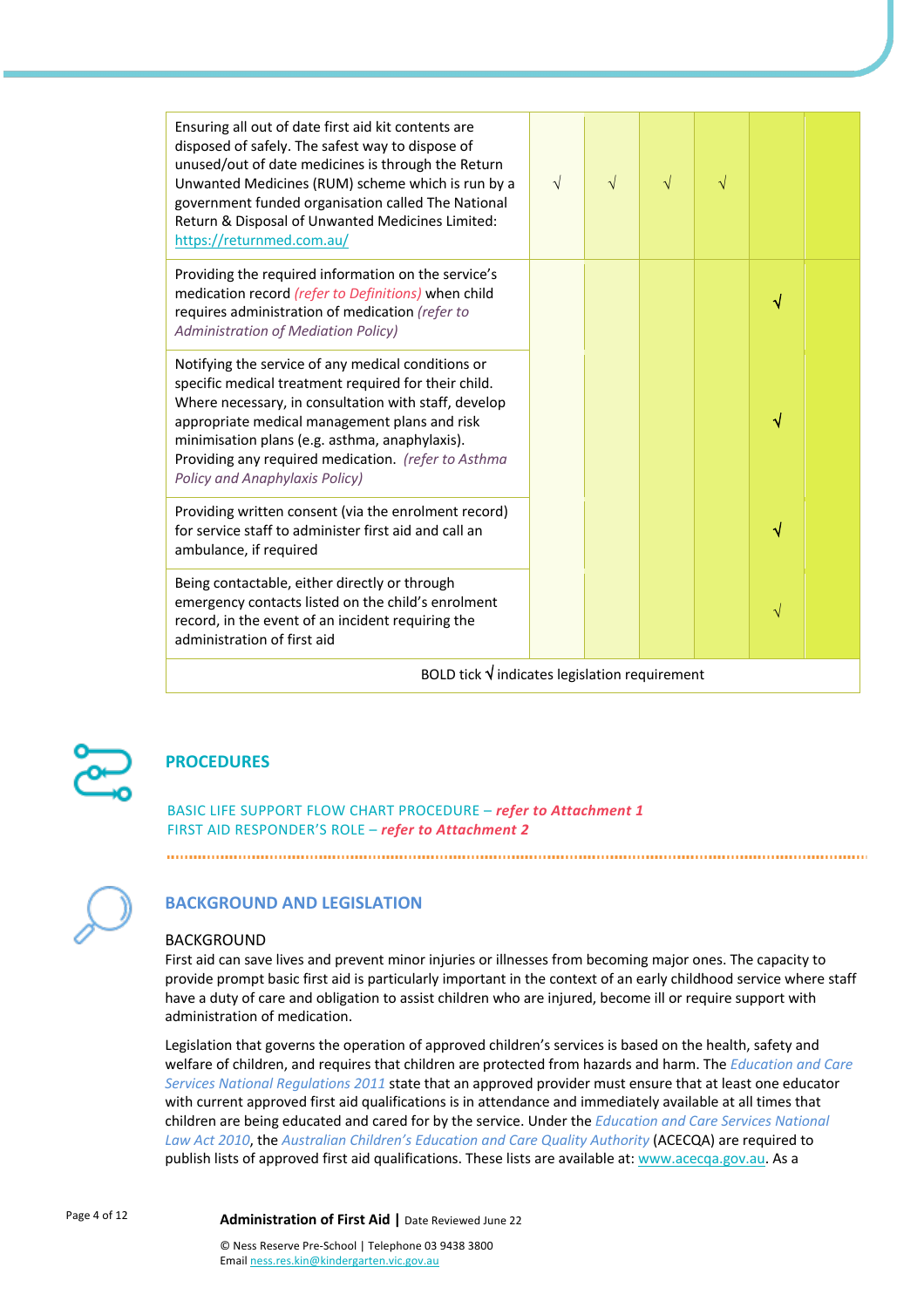demonstration of duty of care and best practice ELAA recommends all educators have current approved first aid qualifications.

It is also a requirement that employers have appropriate first aid arrangements in place, including first aid training, first aid kits and first aid facilities, to meet their obligations under the *Occupational Health and Safety Act 2004*. WorkSafe Victoria has developed a *Compliance Code First aid in the workplace (refer to Sources)* that provides guidance on how these obligations can be met.

#### LEGISLATION AND STANDARDS

Relevant legislation and standards include but are not limited to:

- Child Wellbeing and Safety Act 2005 (Vic) (Part 2: Principles for Children)
- Education and Care Services National Law Act 2010: Sections 167, 169
- Education and Care Services National Regulations 2011: Regulations 86, 87, 89, 98, 136, 137(1)(e), 147, 161(1) (a)(i) (ii), 168(2)(a)(iv), 174, 175, 176,
- National Quality Standard, Quality Area 2: Children's Health and Safety
- Occupational Health and Safety Act 2004

#### The most current amendments to listed legislation can be found at:

- Victorian Legislation Victorian Law Today: www.legislation.vic.gov.au
- Commonwealth Legislation Federal Register of Legislation: www.legislation.gov.au

#### **DEFINITIONS**

The terms defined in this section relate specifically to this policy. For regularly used terms e.g., approved provider, Nominated supervisor, Notifiable complaints, Serious incidents, Duty of care, etc. refer to the *Definitions* file of the PolicyWorks catalogue.

**Approved first aid qualification:** The list of approved first aid qualifications and anaphylaxis management and emergency asthma management training published on the ACECQA website: www.acecqa.gov.au

**First aid:** The provision of initial care in response to an illness or injury. It generally consists of a series of techniques to preserve life, protect a person (particularly if unconscious), prevent a condition worsening and promote recovery. First aid training should be delivered by approved first aid providers, and a list is published on the ACECQA website: www.acecqa.gov.au

**First aid kit**: *The Compliance Code: First aid in the workplace*, developed by WorkSafe Victoria, lists the minimum requirements for a first aid kit *(refer to Attachment 3). The Compliance Code: First aid in the workplace* is available at: www.worksafe.vic.gov.au.

**Resuscitation flowchart:** Outlines the six steps involved in resuscitation: danger, response, airways, breathing, compression and defibrillation. The Australian Resuscitation Council provides flowcharts for the resuscitation of adults and children free of charge at: https://resus.org.au/guidelines/flowcharts-3/

#### **SOURCES AND RELATED POLICIES**

#### **SOURCES**

- Ambulance Victoria: www.ambulance.vic.gov.au
- Australian Children's Education and Care Quality Authority (ACECQA): www.acecqa.gov.au
- Australian Red Cross: www.redcross.org.au
- St John Ambulance Australia (Vic): www.stjohnvic.com.au

#### Page 5 of 12

#### **Administration of First Aid |** Date Reviewed June 22

© Ness Reserve Pre-School | Telephone 03 9438 3800 Email ness.res.kin@kindergarten.vic.gov.au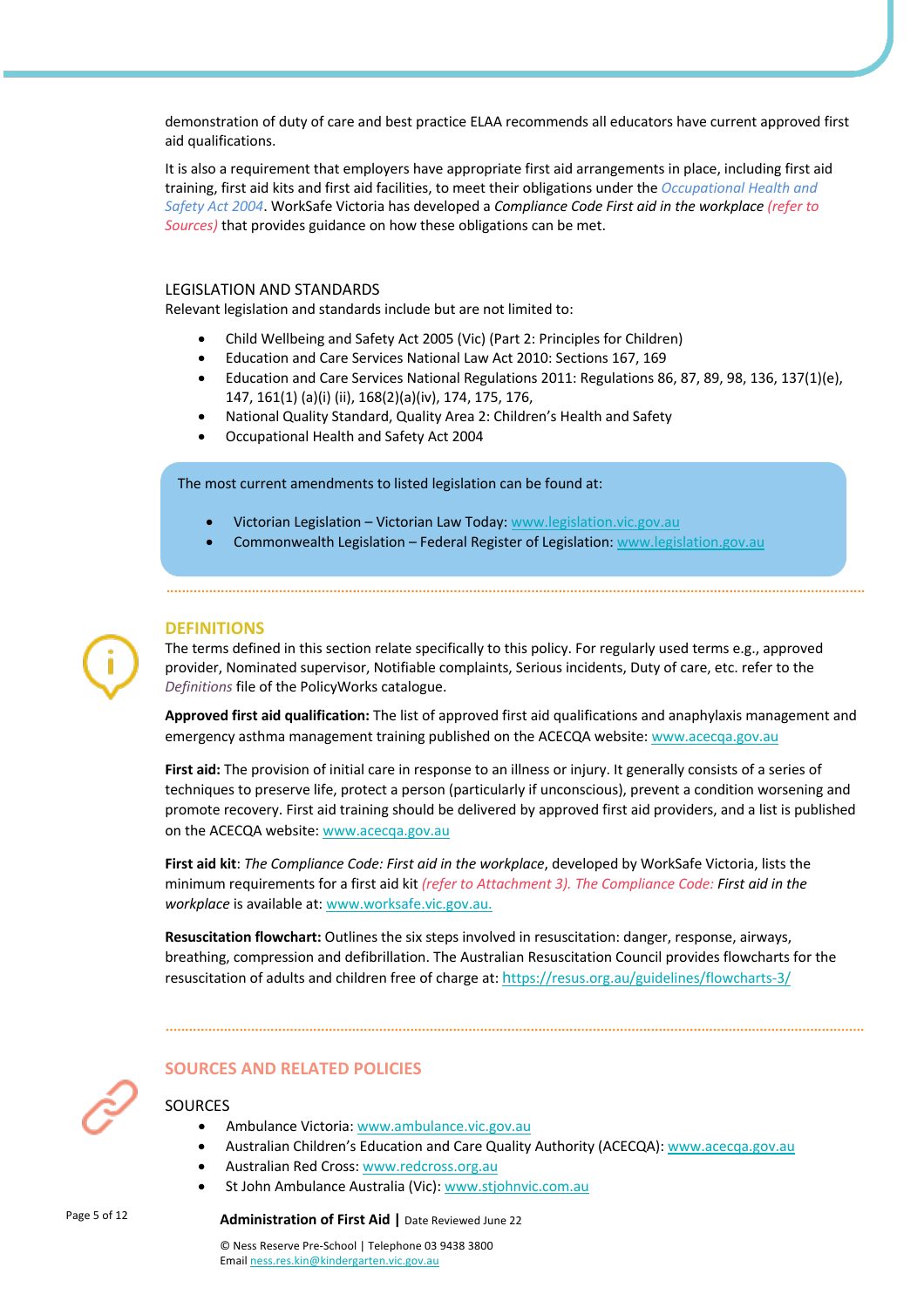• First aid in the workplace: www.worksafe.vic.gov.au

#### RELATED POLICIES

- Administration of Medication
- Anaphylaxis
- Asthma
- Child Safe Environment
- Dealing with Infectious Diseases
- Dealing with Medical Conditions
- Diabetes
- Emergency and Evacuation
- **Epilepsy**
- Excursions and Service Events
- Incident, Injury, Trauma and Illness
- Occupation Health and Safety
- Road Safety and Safe Transport
- **Staffing**

**EVALUATION**



In order to assess whether the values and purposes of the policy have been achieved, the approved provider will:

- regularly check staff files to ensure details of approved first aid qualifications have been recorded and are current
- monitor the implementation, compliance, complaints and incidents in relation to this policy
- review the first aid procedures following an incident to determine their effectiveness
- regularly seek feedback from the nominated first aid officer and everyone affected by the policy regarding its effectiveness
- keep the policy up to date with current legislation, research, policy and best practice
- consider the advice of relevant bodies or organisations such as Australian Red Cross and St John Ambulance when reviewing this policy
- revise the policy and procedures as part of the service's policy review cycle, or as required
- notifying all stakeholders affected by this policy at least 14 days before making any significant changes to this policy or its procedures, unless a lesser period is necessary due to risk.



#### **ATTACHMENTS**

- Attachment 1: Basic Life Support Flow Chart
- Attachment 2: First Aid responder's role
- Attachment 3: Minimum requirements for a first aid kit

• Attachment 4: Sample first aid risk assessment form



#### **AUTHORISATION**

This policy was adopted by the approved provider of Ness Reserve Pre-School on the  $21^{st}$  of June 2021 **REVIEW DATE:** March 2023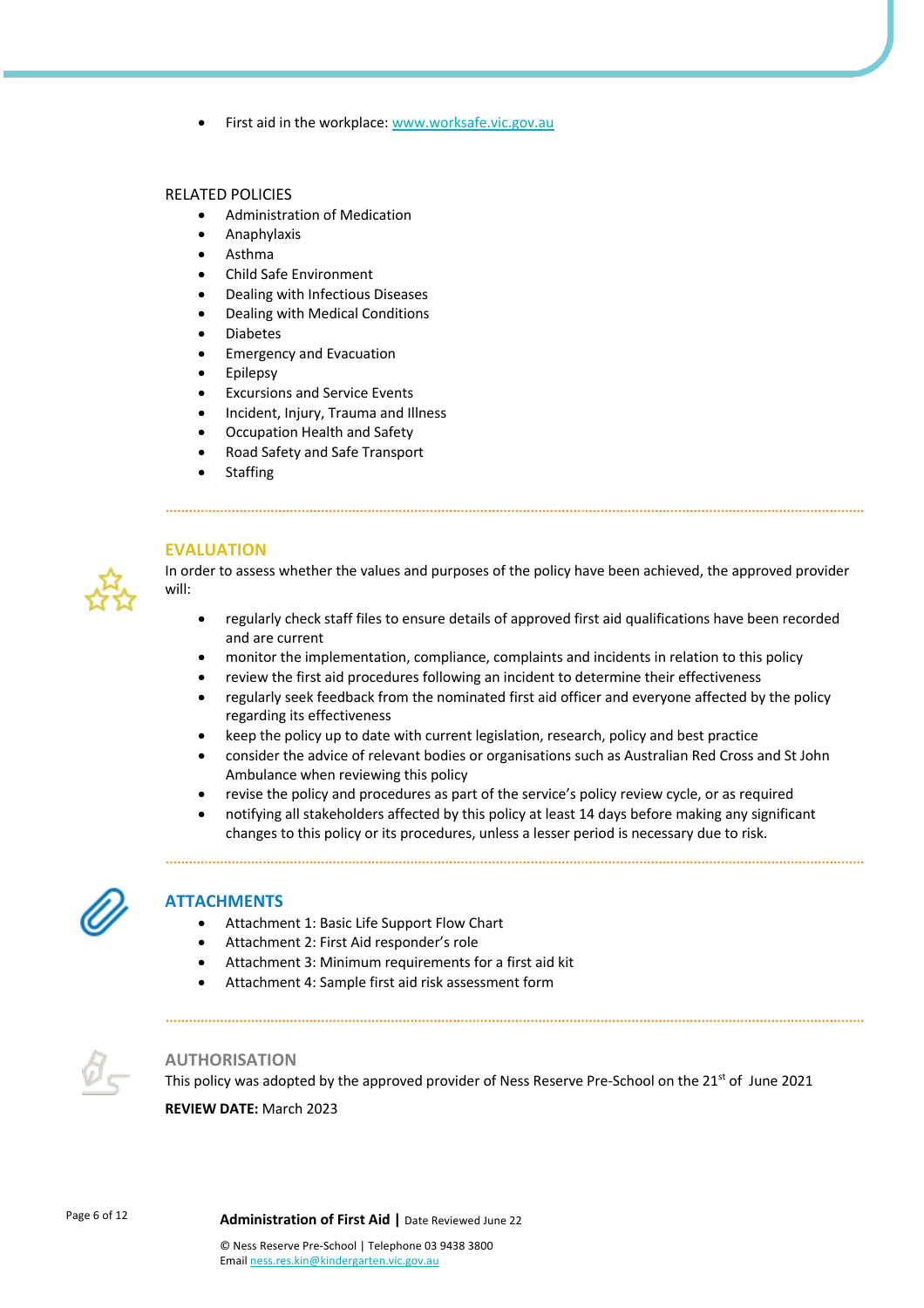#### **ATTACHMENT 1. BASIC LIFE SUPPORT FLOW CHART**



possible.

fatigue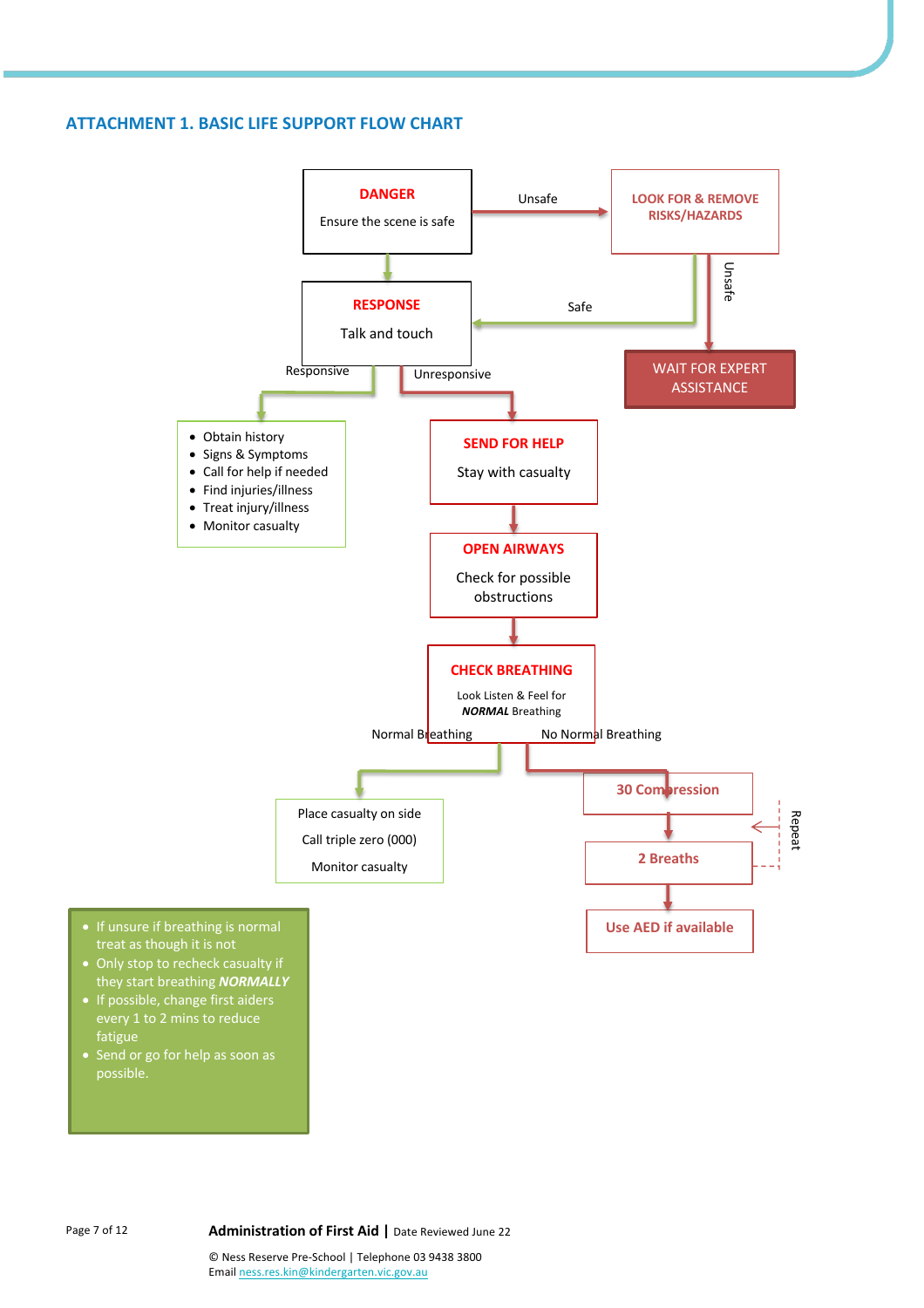### **ATTACHMENT 2: FIRST AID RESPONDER'S ROLE**

The following circumstances are examples of, but not limited to when first aid is required until assistance from a qualified health professional becomes available:

- Life threatening injury or illness
- Choking /blocked airway
- Anaphylactic reaction to an allergen, e.g. nuts, eggs
- Bleeding
- Bone fracture
- Convulsions and/or high temperature
- Injury to head, eye or back
- Asthma attack
- Excess vomiting or diarrhoea presenting a risk of dehydration
- Loss of consciousness
- Burns, which includes sunburn
- Poisoning from hazardous chemicals, plants, substances, and
- Bites from spiders, insects or snakes

In a medical emergency Educators/First Aid Responder needs to:

- Attend immediately to an injured/ill child or individual and implement appropriate first aid management.
- Assess if there is a need for an ambulance to attend and call 000 for attendance or advise a co-worker to make the call.
- Identify any risks in the immediate area and minimise/eliminate these.
- Implement any medical condition action plans that are required if a child with a diagnosed medical condition is involved.
- In the event of a child going into Anaphylactic shock who does **NOT** have a Medical Management Plan, the service's EpiPen is to only be administered to a child with over the phone consent from an ambulance officer/medical practitioner.
- Monitor the child's/individual's condition and maintain appropriate first aid support if required until further assistance is available from qualified health professionals.
- Ensure that arrangements are made to remove the child/individual as soon as possible in the interests of the health, safety and wellbeing of that child and others.
- Notify as soon as practicable the parents/guardians of a child involved in a serious medical emergency or accident.
- Document as soon as practicable the incident details on the Incident, Injury, Trauma and Illness Record as per the *Incident, Injury, Trauma and Illness Policy*
- Notify DET within 24 hours of a serious incident *(refer to Definitions)* occurring at the service
- In the case of a serious accident/injury of an adult, as far as practicable, the scene of the accidents should not be touched as it may need to be inspected by an inspector from WorkSafe
- Notify WorkSafe if a serious workplace injury has occurred as soon as practicably possible and in writing within 48 hours of the accident occurring.
- In the event of an asthma attack, (if the service spacer was used) the used spacer must be provided to the family and a new spacer to be purchased for the service as soon as possible.
- In the event of anaphylaxis, the used adrenaline autoinjectors to be given to the ambulance officer attending the scene, with the date and time it was used.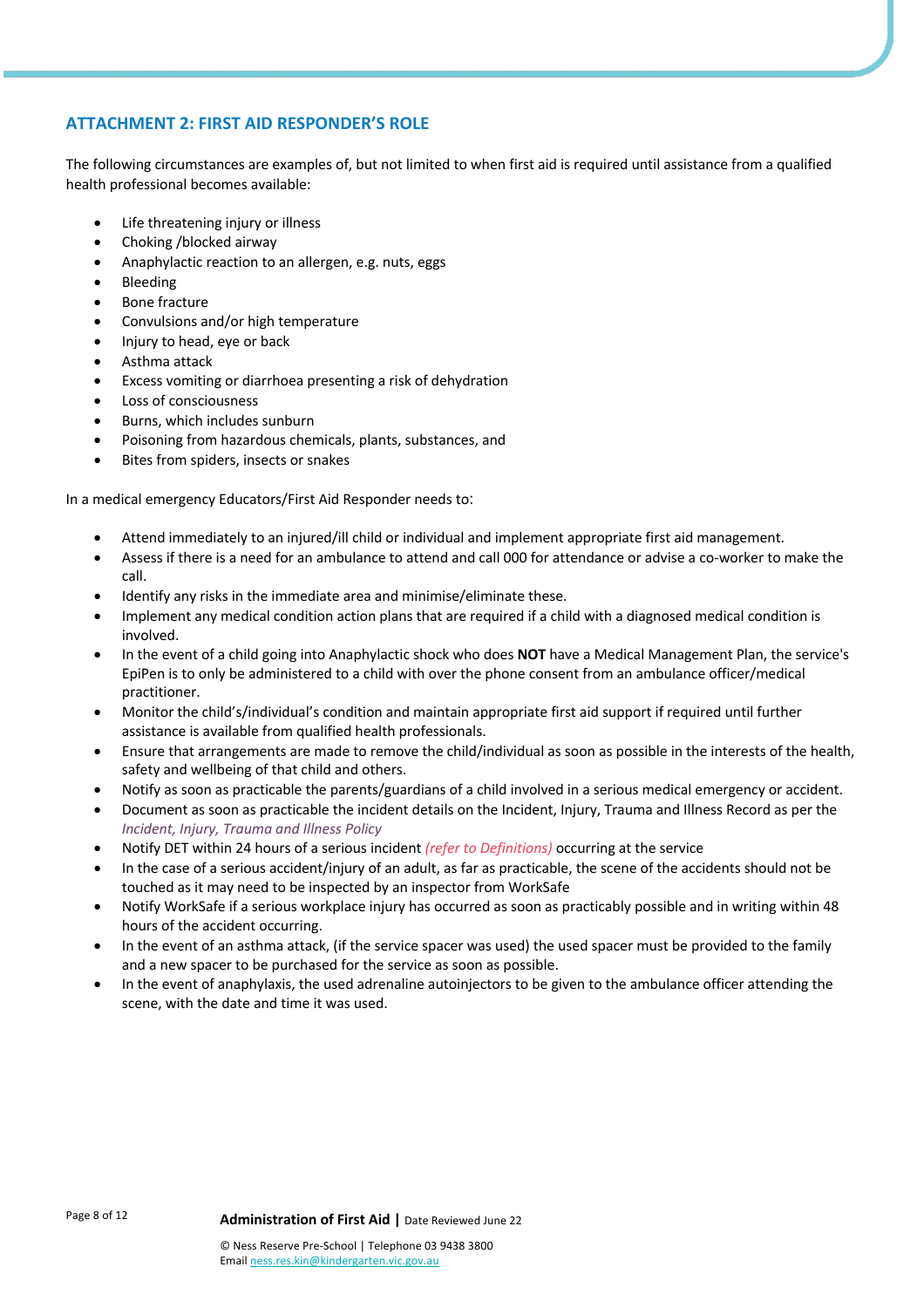## **ATTACHMENT 3: FIRST AID KIT GUIDELINES**

#### **First Aid kits should:**

- not be locked.
- be appropriate for the number of employees and children and adequate for the immediate treatment of injuries at the service (refer to Note)
- be easy to access and if applicable, located where there is a risk of injury occurring, with no longer than a minute to reach, including time required to access secure areas
- be constructed of resistant material, be dustproof and of sufficient size to adequately store the required contents
- be capable of being sealed and preferably be fitted with a carrying handle as well as have internal compartments
- contain a list of the contents of the kit.
- be regularly checked using the First Aid Kit Checklist Guidelines to ensure the contents are as listed and have not deteriorated or expired *(refer to First Aid Kit Checklist Guidelines).*
- have a white cross on a green background with the words 'First Aid' prominently displayed on the outside.
- display emergency telephone numbers, the phone number and location of the service
- be checked regularly (at beginning of each term) to ensure they are fully stocked, no products have expired and the contents replenished as necessary

First Aid kits must be taken on excursions and First Aid qualified ECTs or educators must be in attendance. **Note:** When determining how many First Aid Kits are 'appropriate', the service should consider the number of children in attendance as well as the proximity of rooms to each other and the distances from outdoor spaces to the nearest First Aid Kit. For example, larger services may require a kit in each room or outside space, whereas a kit between two rooms might be appropriate in a smaller service with adjoining rooms

#### **First Aid kit checklist guidelines**

The below checklist is a framework to guide implementation. The *Compliance Code: First Aid in the workplace* by WorkSafe Victoria states the employer needs to determine the appropriate contents and quantity of a first aid kit for their workplace.

Suggested contents include, but are not limited to:

- 
- 
- 
- resuscitation mask/face shield **•** non-allergenic tape
- individually wrapped sterile adhesive dressings (e.g. Band Aids) crepe bandages
- compression bandages emesis bag
- sterile eye pads scissors
- sterile coverings for serious wounds tweezers
- 
- 
- small sterile unmedicated wound dressings  **leads** plastic bags for disposal
- emergency accident blanket/space blanket sharps container
- 
- basic first aid guide medium sterile unmedicated wound dressings
- CRP chart instant cold pack **•** instant cold pack
- disposable gloves large sterile unmedicated wound dressings
	-
	-
	-
	-
	-
- triangular bandages notebook for recording details of first aid provided
- safety pins sterile saline solution
	-
	-
- thermometer black permanent maker

#### **Asthma first aid:**

- reliever medication
- 2 small volume spacer devices

Page 9 of 12

**Administration of First Aid |** Date Reviewed June 22

© Ness Reserve Pre-School | Telephone 03 9438 3800 Email ness.res.kin@kindergarten.vic.gov.au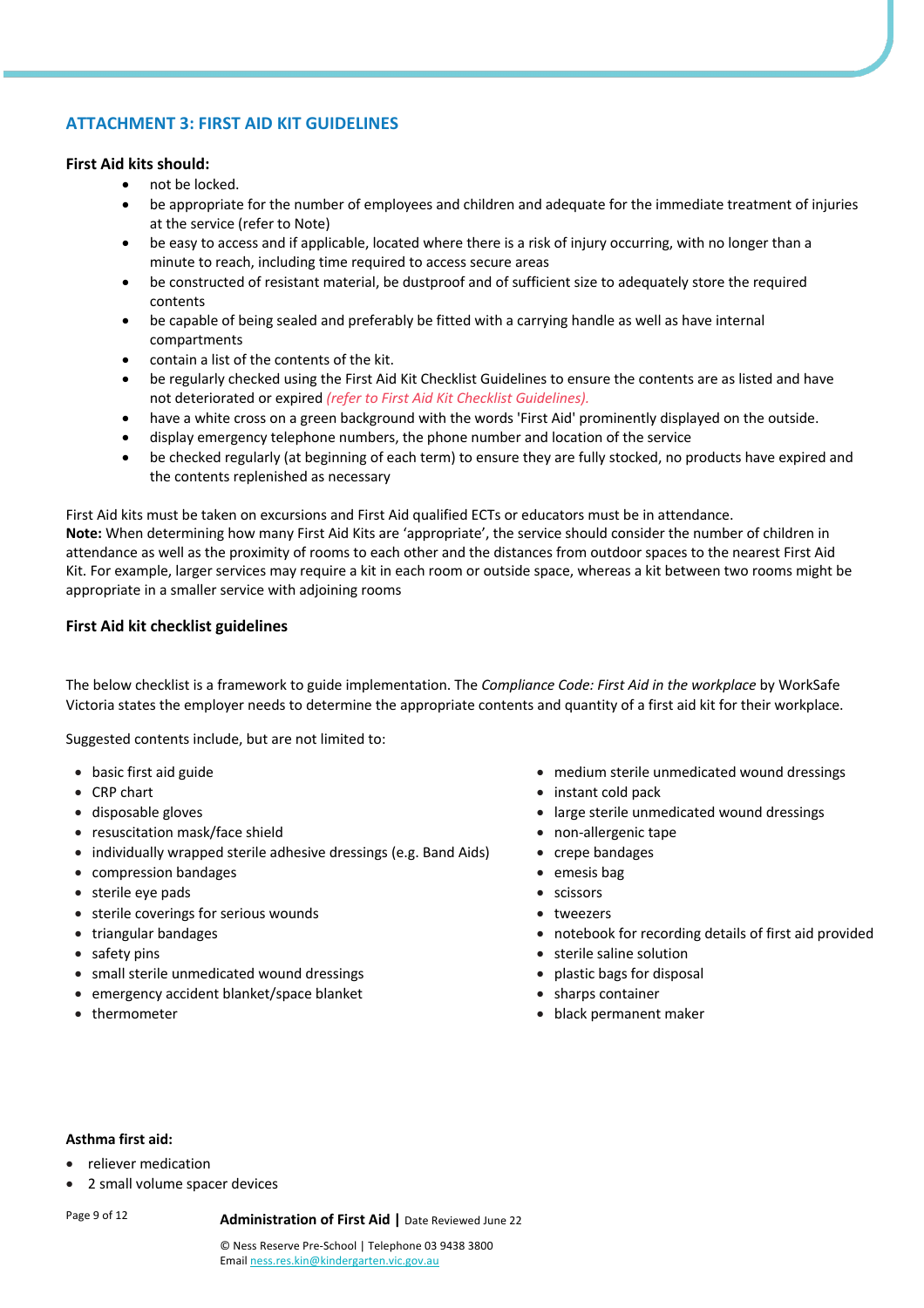- 2 compatible children's face masks (for children under the age of four)
- record form and pen
- asthma first aid instruction card.

Asthma Australia recommends that spacers and face masks are for single-use only. It is essential to have at least two spacers and two face masks in each first aid kit, and these should be replaced once used.

#### **Adrenaline autoinjector kit (for general use):**

For general use for a child previously undiagnosed for anaphylaxis, where they have a first-time reaction. Having an adrenaline autoinjector for general use (e.g. in first aid kits) should be considered as being additional to the prescribed adrenaline autoinjectors and should NOT be a substitute for children at high risk of anaphylaxis having their own prescribed adrenaline autoinjector/s.

#### **Kit may include**:

- in-date adrenaline autoinjector stored in an insulated container; stored away from direct heat and/or cold.
- ASCIA First Aid plan for Anaphylaxis card
- a pair of disposable gloves
- note pad and a permanent marker.

#### **Standard portable First Aid Kit**

Suggested contents include, but not limited to:

- 
- 
- 
- 
- 
- compression bandages individually wrapped sterile adhesive dressings (e.g. Band Aids)

#### **Emergency Backpack**

Suggested contents include, but not limited to:

- parent contact information including authorisations staff emergency contact information
- children and staff with additional/medical needs list including medication
- facility keys (including gates/padlock keys) **•** standard portable First Aid Kit.
- portable non-perishable snacks (use by date checked) torch (batteries checked and/or charged)
- 
- copy of facility site plan and EMP including evacuation routes bottled water (use by date checked)
- sunscreen and spare sunhats toiletry supplies
- 
- basic first aid guide & CRP chart  **emergency accident blanket/space blanket** 
	- plastic bags for disposal resuscitation mask/face shield
- gloves scissors
	- emesis bag instant cold pack
	- sterile saline solution notebook for recording details of first aid provided
		-
		- portable battery powered radio (batteries checked and charged)
		-
		-
		- whistle children's enrolment records
			-
			-
		- plastic garbage bags traffic/emergency safety vest and tabards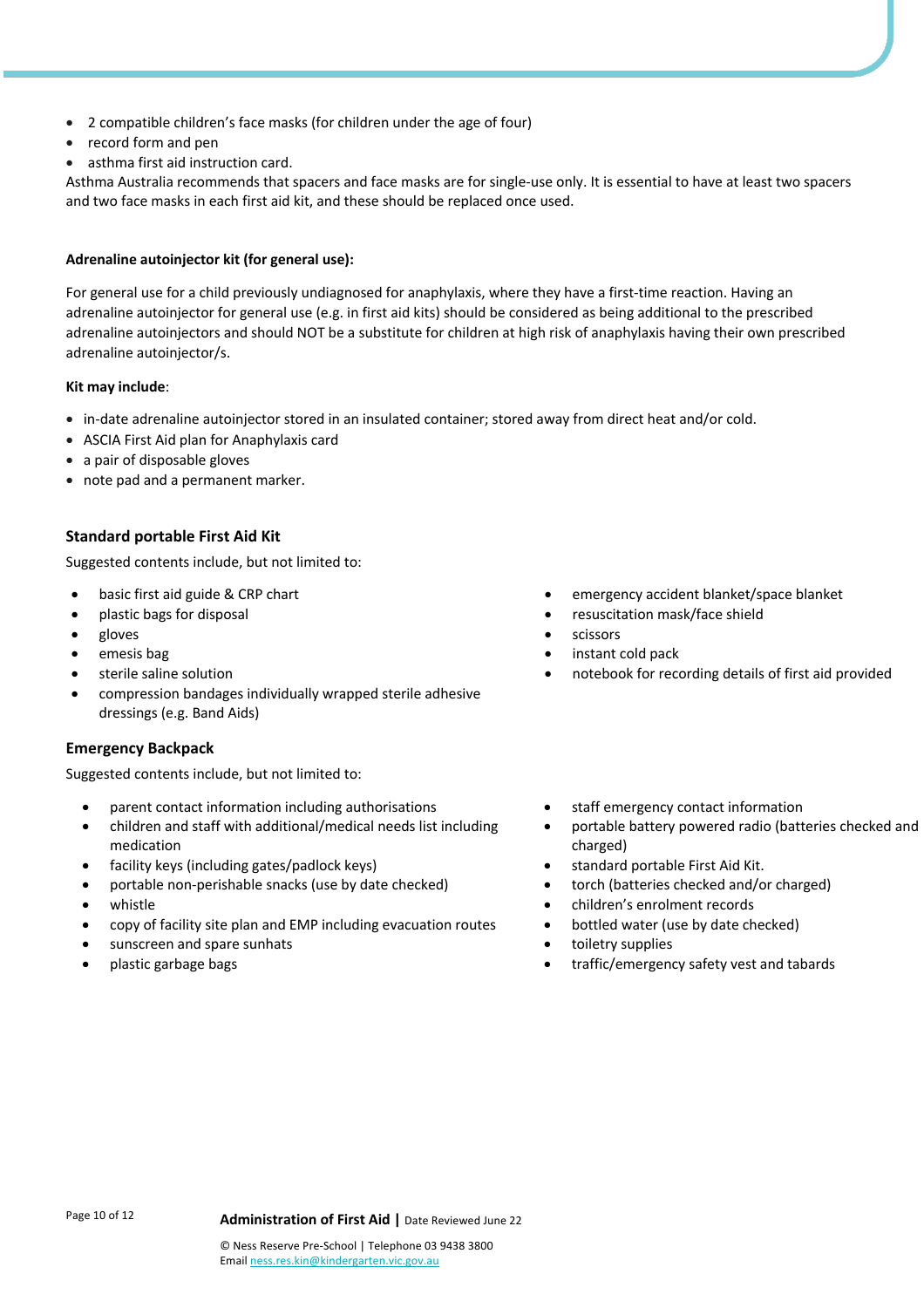#### **ATTACHMENT 1. SAMPLE FIRST AID RISK ASSESSMENT FORM**

This template can be used to assess the first aid requirements for the service. Consultation is an important aspect of first aid risk assessment and management. The Approved provider, ECTs and educators should use this as a guide only and may identify other areas specific to their service.

| 1.  | How many people work at the service<br>(estimate for most days)?                                                                                                                      |                                     |                       |
|-----|---------------------------------------------------------------------------------------------------------------------------------------------------------------------------------------|-------------------------------------|-----------------------|
| 2.  | How many children are enrolled at the<br>service (write the number)?                                                                                                                  |                                     |                       |
| 3.  | Do people regularly work in the<br>service after hours?                                                                                                                               |                                     |                       |
| 4.  | Do people work on their own after<br>hours, including on weekends? If yes,<br>approximately how many, how often<br>and for how long at any one time?                                  |                                     |                       |
| 5.  | Describe the nature of incidents,<br>injuries or illnesses that have occurred<br>in the service over the last 12 months<br>(if possible, attach a summary of the<br>incident reports) |                                     |                       |
| 6.  | Where is the nearest medical service<br>and how long would it take to get an<br>injured person to this service?                                                                       |                                     |                       |
| 7.  | Where is the nearest major hospital<br>with a 24-hour accident and<br>emergency service? How long would it<br>take to get an injured person to this<br>hospital?                      |                                     |                       |
| 8.  | What type of, and how many, first aid<br>kits are available at the service?                                                                                                           |                                     |                       |
| 9.  | Are the contents of first aid kits<br>complete and up to date as per the<br>contents list?                                                                                            |                                     |                       |
| 10. | Where are the first aid kits located?                                                                                                                                                 |                                     |                       |
| 11. | How many current first aid officers are<br>there at the service? (List the number,<br>approved first aid qualifications and<br>qualification expiry dates)                            |                                     |                       |
| 12. | Identify and list specific hazards and<br>where they may be located                                                                                                                   | <b>Hazards</b><br>Cleaning products | Location<br>Storeroom |